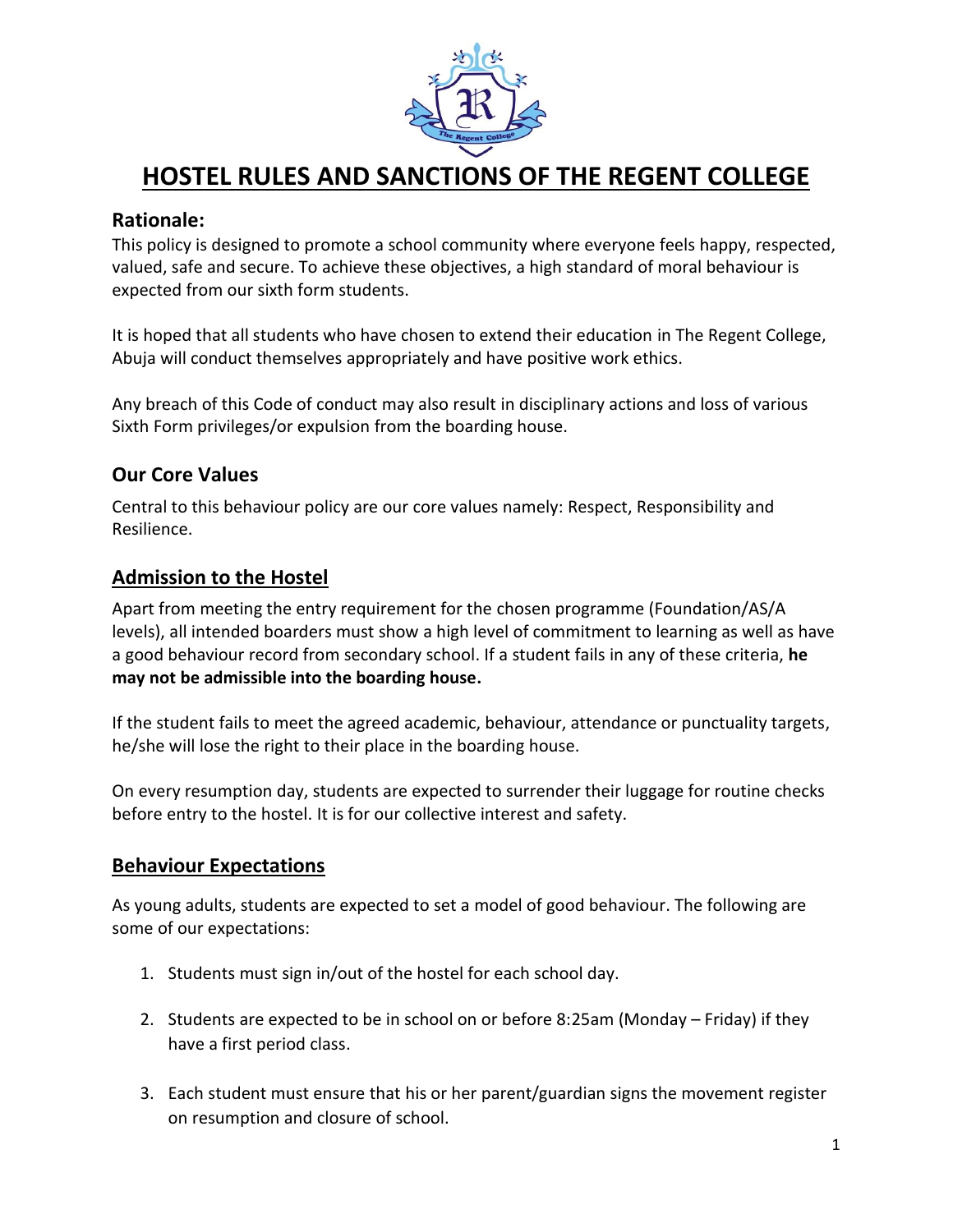- 4. No student is expected to stay back in the hostel during school hours if they have a class. Attendance rules must be strictly adhered to.
- 5. Students who feel "unwell" in anyway should report to the houseparent on duty who will assist the student to the school clinic or make arrangements for the student to go home for further medical attention. No student can sign themselves out as being "unwell".
- 6. The head of medical team or nurses must be aware of any medication, including overthe –counter drugs, in students possession.
- 7. Students must be responsible for their own belongings, and they should clearly label all clothing, materials, books and suitcases.
- 8. You are to keep your tuck/provision/valuable items/allowance in a locked box. It is also advisable to maintain an ATM card instead of cash. Theft is, however, considered to be a serious offence and will be dealt with accordingly.
- 9. Students should not bring expensive items like costly jewelries and electronic gadgets to school. The school cannot accept responsibility for highly valuable items that are not recommended for use in the hostel.
- 10. The entrance door to the hostel will be locked at exactly 10:00pm.
- 11. Lights out at 11:00pm must be strictly adhered to by all boarders. The common room is not a sleeping area. Boarders are to sleep in their respective rooms at night.
- 12. Lights out is what it is. Loitering and use of the kitchenette for cooking after lights out is not allowed. The TV in the common room must also be turned off after lights out.
- 13. On weekends (specifically Friday and Saturday nights), students are allowed to socialise after dinner till 9:00pm. The appropriate area where students can hang around include the bleachers (seating area) and sports ground only.
- 14. Students are not allowed to hang around and chat in front of the Principal's apartment, El-Kanemi & Oduduwa hostels or security posts. These are residential areas that require a high level of decorum.
- 15. Sixth-form boarders are also not expected to be seen in the secondary school's academic block, administrative block or their hostels. Hanging around these areas is prohibited.
- 16. Sixth form boarders are not allowed to interact with secondary school boarders, except during joint sport activities.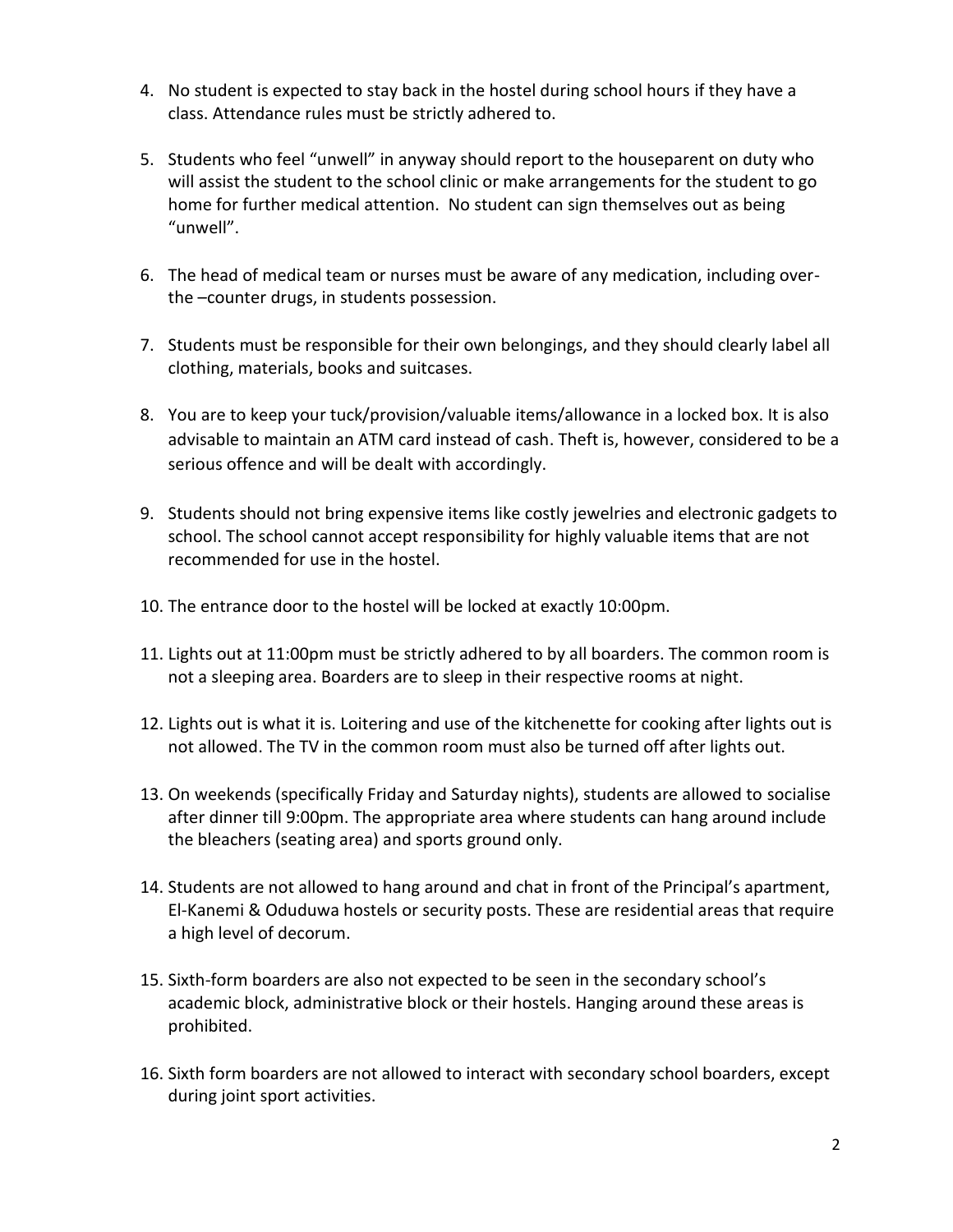- 17. Secondary school boarders are not permitted in the hostel. Sixth form day students are also not allowed.
- 18. Any form of gambling is not acceptable.
- 19. Student must **always** keep to the stipulated dress code of plain light blue, pink, white, black or grey tops (no stripes and polka dots). Navy blue and black bottoms only. Only shoes and sandals are acceptable. Stilettoes and slippers are not allowed. Also, a dress code of black top on black bottom is prohibited.
- 20. Kindly note that any boarder who is not appropriately dressed will not be allowed into the college during school hours.
- 21. The only area where students can eat and drink is the dining hall.
- 22. Students using either school or their own equipment (laptops) are permitted to use this for educational purposes only in all study rooms. Students should not bring in game consoles and other unnecessary electronic equipment to study rooms.
- 23. Any information placed in the digital world through social media is hard to control. Students should avoid leaving digital footprints that may impact negatively on the image of the school.
- 24. The TV in the common room must always be on channels showing educative and edifying programmes. Sexually explicit programmes are unacceptable. Connection of external devices to the TV is not allowed. Any student found doing this will be held responsible for any damage that results from this action.
- 25. All forms of noise or loud sound from TVs/radios must be avoided. It must not constitute any form of disturbance to anyone in the hostel or the neighbourhood. If substantiated complaint is made, the student(s) involved will be queried.
- 26. Students must ensure that the beddings and materials in their respective rooms are neatly arranged before leaving the hostel for school. Litter should be disposed off in refuse bins.
- 27. Students must not litter the bathroom and the laundry room with their clothes. Dirty clothes must be kept in your laundry bag/basket.
- 28. Washing and ironing of personal clothing is the sole responsibility of each student in the boarding house. If there is any challenge in the process, the attention of the house parent should be drawn to it.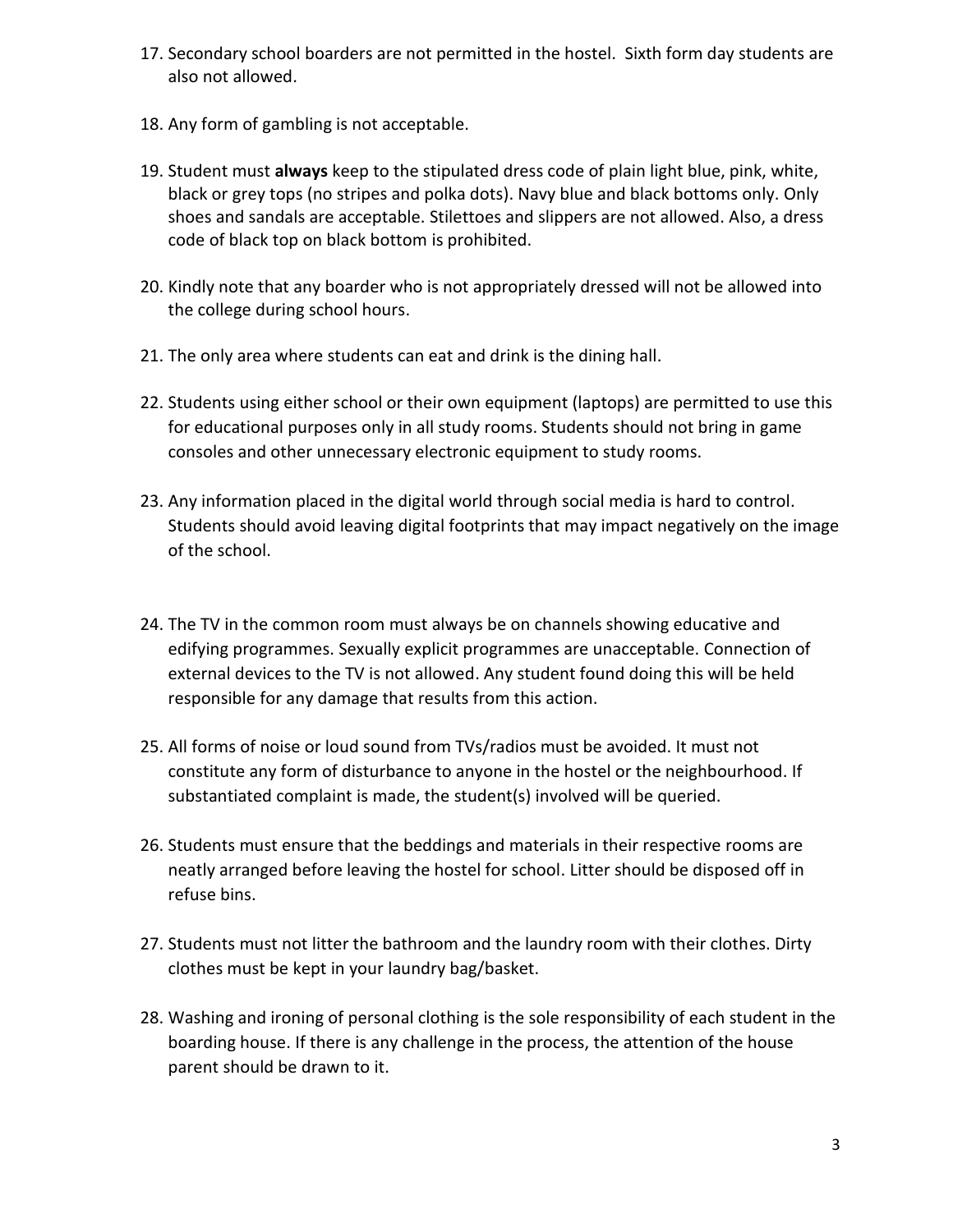- 29. Boarders must always ensure they turn off lights and electrical appliances if they are the last to leave the room.
- 30. A male student must not enter the female hostel, neither should a female student be seen in the male hostel. Any boarder seen in the wrong part of the hostel will be severely sanctioned.
- 31. No boarder is expected to be in possession of alcohol, drugs, cigarettes, cannabis, pornographic materials, or unedifying items. They must not smoke, or be caught smoking, or with any other illegal substances. To be in the company of any student breaking this rule will also be considered a grievous offence.
- 32. Vandalism will not be tolerated, and any form of damaging, or defacing of school's property will be regarded as a very serious offence.
- 33. Use of adhesive or any other substance capable of peeling off bits of paint from the wall is highly prohibited.
- 34. Students are not allowed to move hostel furniture arbitrarily. They should be left where ever they were placed. This is to avoid damage and ensure order. You will be surcharged for mishandling and willful damage of any school property.
- 35. Students should immediately report any damage and explain the circumstances.
- 36. Breakfast time (Mondays Fridays) is 7:30am. The kitchen staff will pack up and stop serving breakfast at exactly 8:20am.
- 37. Every student is expected to leave the hostel latest 7:20pm for dinner and subsequently prep at the appropriate time (8:00pm).
- 38. Prep session is sacrosanct. The TV must be turned off during this period.
- 39. Collection of items or food at the school gate is not allowed after 8:00pm. Any delivery that does not reach the school on or before 8:00pm shall not be entertained.
- 40. Fighting and use of offensive/foul languages are serious offences, and will therefore, attract severe punishment.
- 41. It should be noted that house-parents have authorized access to any room, if need be.
- 42. Random checks may also be carried out in the hostel whenever the houseparent deems it necessary.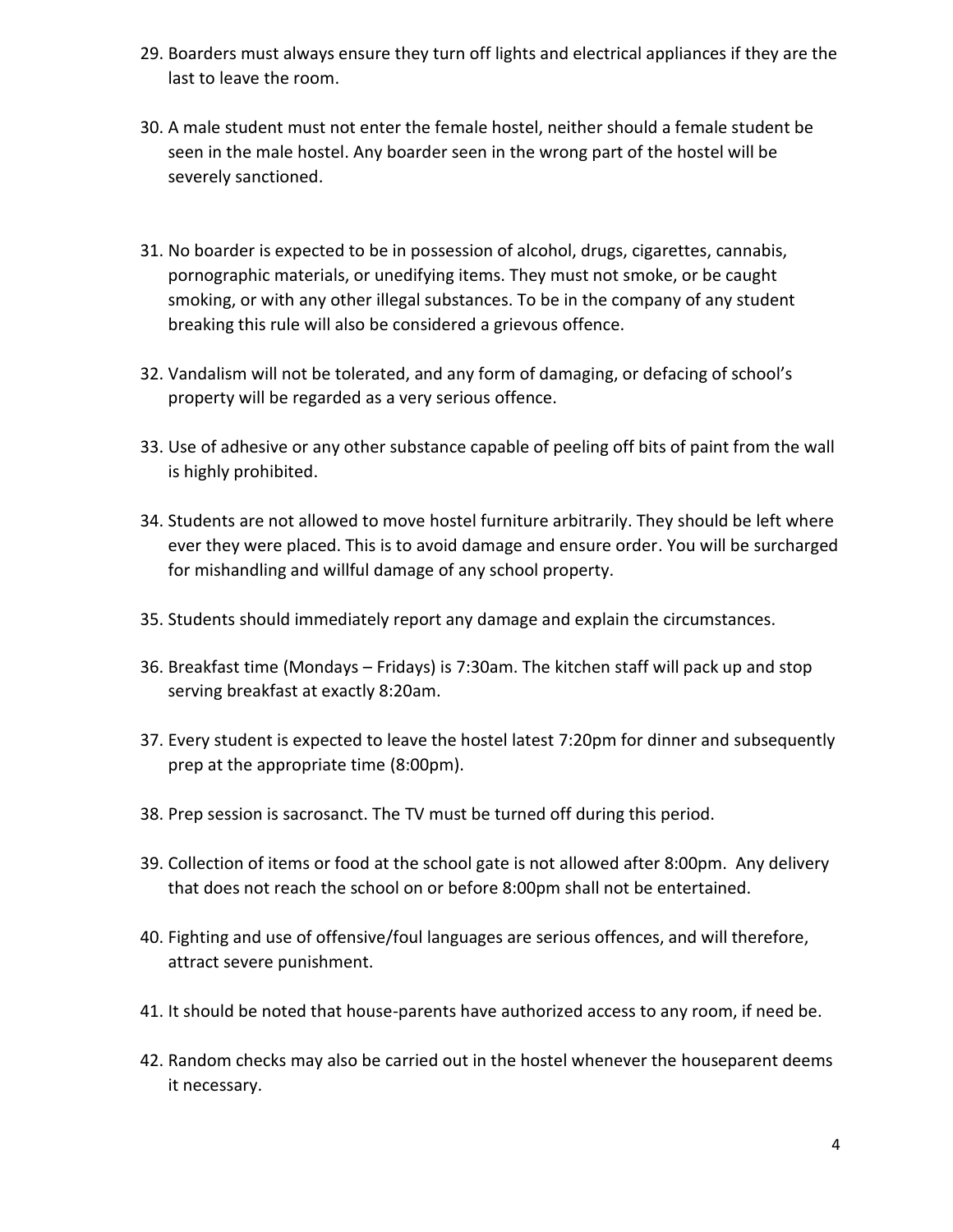- 43. It is an offence to refuse opening the door when the house parent knocks. It is highly disrespectful and will not be condoned.
- 44. Rudeness to house-parents and hostel staff members will not be tolerated.
- 45. Leaving or entering the room through the window will attract severe sanctions.
- 46. Students must endeavour to adopt a civilised approach in addressing any dissatisfaction.
- 47. Cheating, in any form is unacceptable. It is detrimental to learning. Students must not copy the work of others, or allow their work to be copied for any aspect of their study. Plagiarism is considered a serious offence.
- 48. In the event of a fire, you will hear a distinctive alarm. You must make your way to the muster point for a roll call. The evacuation must be prompt and orderly. Drills will be conducted to perfect this process. In this regard, burning of incense in the hostel is not allowed.
- 49. Boarders are allowed to bring their own bicycles or use the ones provided by the school, but they are responsible for their protective gear in both cases.
- 50. Students are advised to wear protective gear/helmet while cycling. College boarders are expected to take responsibility for their safety while cycling. The bicycles are not for racing purpose but to aid mobility.
- 51. Plans for weekend activities must be communicated to the house parents/hostel managers on or before Thursday mornings so that necessary arrangements can be made. Outings are not allowed on weekends preceding any test/examination.
- 52. A parent/Guardian who wishes to pick his/her child on unofficial exeat weekends or holidays must inform the school at least 24 hours earlier and wait for approval. The Parent/guardian should write to[: admin@trc.regentschoolabuja.com](mailto:admin@trc.regentschoolabuja.com) and copy [dr.sayo@trc.regentschoolabuja.com](mailto:dr.sayo@trc.regentschoolabuja.com) and [ikonoh.w@trc.regentschoolabuja.com](mailto:ikonoh.w@trc.regentschoolabuja.com) in the mail. However, **weekly boarders** are allowed to go home on Friday evening and return on Sunday. They must sign out properly.
- 53. All boarders MUST vacate the hostel during exeat weekends, and at the end of the term/session.
- 54. Parents/guardians are not allowed to drive as far as the hostel area to pick students except during official exeat weekends, closing and resumption of school.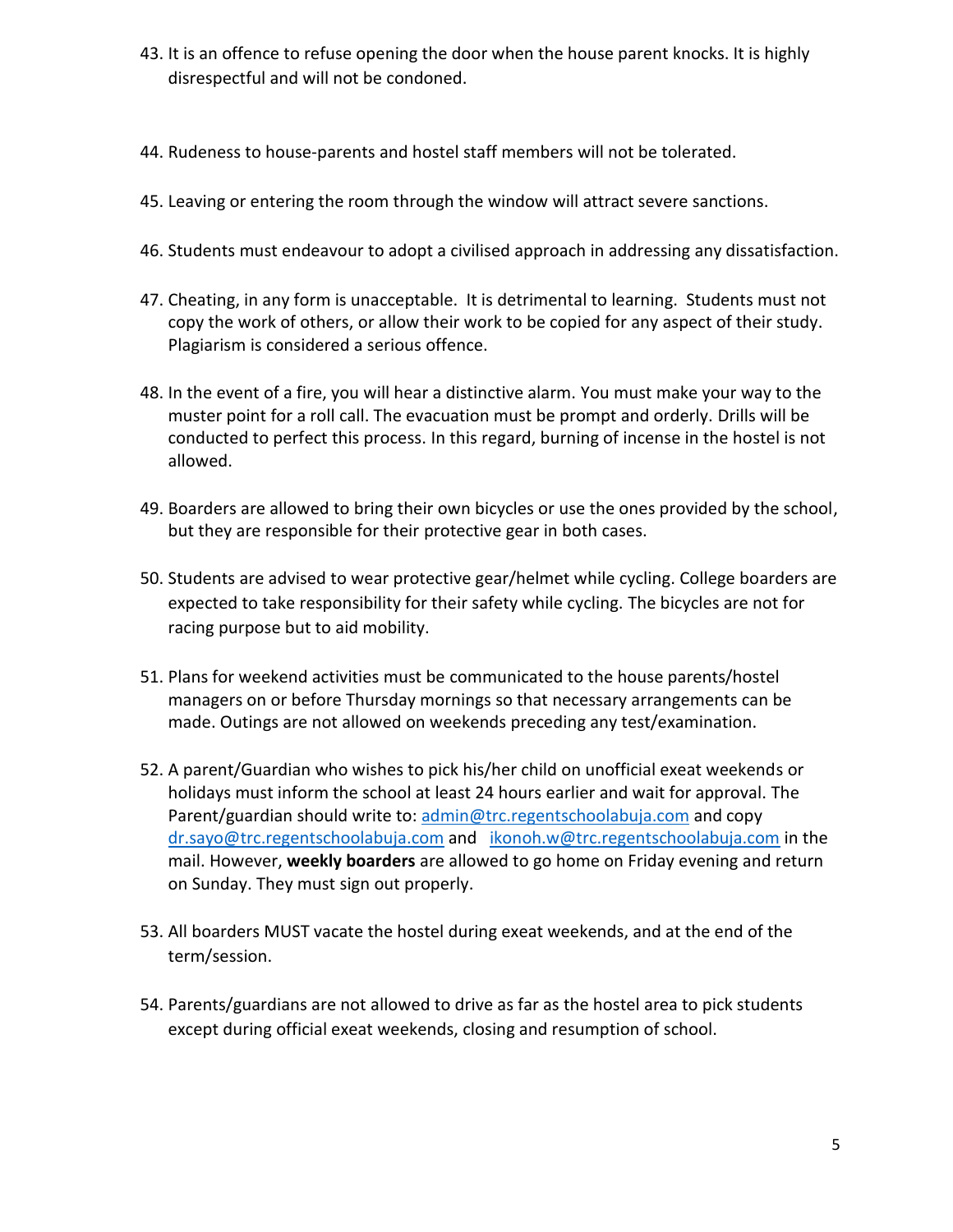- 55. A barber/stylist will only come in at weekends to render this service on request. Alternatively for boarders who have personal barbers/stylists, their parents can officially request for exeat.
- 56. House meetings shall hold every fort-night or as the need arises.
- 57. All boarders must vacate the college environment and return to the hostel immediately after school (5:00pm), except there is an official activity beyond this time.
- 58. The acceptable language for communication in the hostel is English language. The use of indigenous language or pidgin is prohibited.

## **SUMMARY OF OFFENCES**

- 1. Lateness to classes
- 2. Truancy/Avoidance of classes
- 3. Defaulting in homework
- 4. Disorderly behaviour in study rooms/common rooms/hostel/dining hall
- 5. Loitering after school/being in restricted areas
- 6. Inappropriate and abusive language
- 7. Failure to wear school's recommended uniform
- 8. Wearing of unacceptable jewelry
- 9. Rudeness to staff
- 10. Stealing and taking items without permission
- 11. Intimidation
- 12. Racial taunts and racism
- 13. Graffiti
- 14. Willful damage/defacing school property
- 15. Cheating or any form of examination malpractice
- 16. Internet misuse and mobile threats
- 17. Smoking
- 18. Possession and use of illicit drugs
- 19. Possession and drinking of alcohol
- 20. Two students sleeping on the same bed
- 21. Sexual misdemeanor: Both wanted and unwanted sexual contact/sexually abusive comment
- 22. Possession of weapons (knives etc)/pornographic films/images
- 23. Acts of violence
- 24. Use of fireworks in the hostel and school premises.